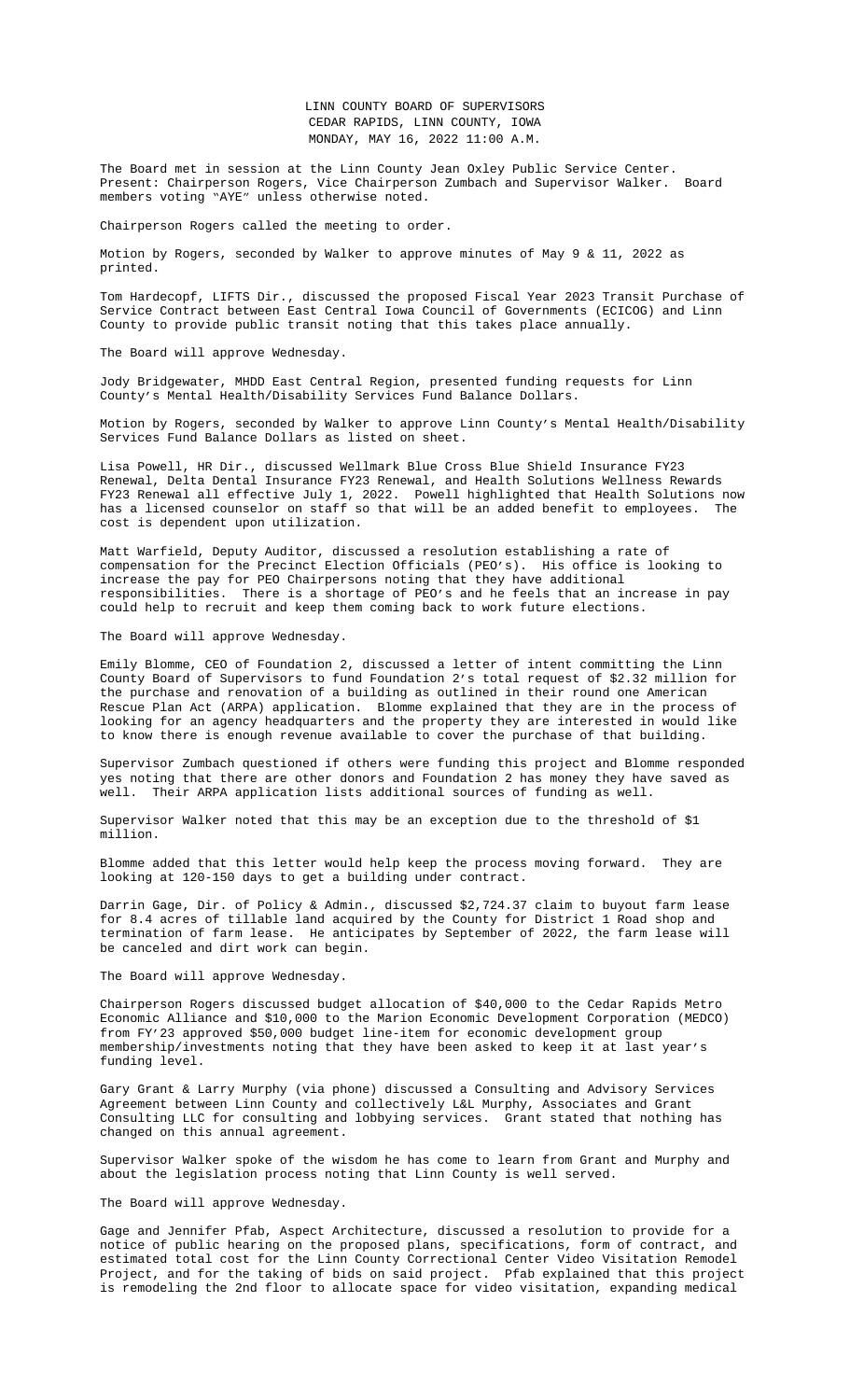Page 2 May 16, 2022

services on the 3rd floor and creating a recreation space on the 4<sup>th</sup> floor, and converting the chapel into a female holding cell. Motion by Walker, seconded by Zumbach to approve Resolution 2022-5-70 A RESOLUTION TO PROVIDE FOR A NOTICE OF PUBLIC HEARING ON THE PROPOSED PLANS, SPECIFICATIONS, FORM OF CONTRACT, AND ESTIMATED TOTAL COST FOR THE LINN COUNTY CORRECTIONAL CENTER VIDEO VISITATION REMODEL PROJECT, AND FOR THE TAKING OF BIDS ON SAID PROJECT WHEREAS, the Linn County Sheriff's Office proposes that the Linn County, Iowa Board of Supervisors (the "Board") authorize the construction of the public improvement(s) as described in the proposed plans, specifications, and form of contract prepared by Aspect Architecture (the "Project Architect"), which may be hereinafter referred to as the "Linn County Correctional Center Video Visitation Remodel Project", or the "Project"; and, WHEREAS, the proposed plans, specifications, form of contract, and estimated total cost for the project (the "Contract Documents") are on file with the Board; and, WHEREAS, it is necessary to set a time, and place for a public hearing on the Contract Documents, to publish a Notice of Public Hearing on the Contract Documents, and to advertise for sealed bids on the Project. BE IT THEREFORE RESOLVED by the Board as follows: The Board hereby approves the proposed contract documents referred to in this Resolution, as prepared by the Project Architect, in their preliminary form. The Board hereby determines that the Project is necessary and desirable for Linn County (the "County"), and finds that it is in the best interest of the County to proceed toward the construction of the Project. The Board shall hold a public hearing on the proposed contract documents on the 13<sup>th</sup> day of June 2022 at 11 o'clock am in the Formal Board Room of the Linn County Public Service Center located at 935 -  $2<sup>nd</sup>$  Street SW, Cedar Rapids, Iowa, at which time any interested person may appear and file objections to the proposed Contract Documents, and, after hearing objections, the Board may proceed with approval of said Contract Documents. The Board hereby authorizes and directs the publication of a notice of public hearing on the Contract Documents for the Project at least once, not less than four (4) nor more than twenty (20) days before the date of the hearing in one or more newspapers that meet the requirements of Iowa Code Section 618.14. The Board hereby delegates to the Linn County Purchasing Director and/or his designee(s) the duty of receiving bids for the construction of the Project until 2 o'clock pm on June 10, 2022, at the Jean Oxley Linn County Public Service Center in Cedar Rapids, Iowa. The Board hereby sets June 13, 2022, at 11o'clock am in the Formal Board Room of the Jean Oxley Linn County Public Service Center as the time and place that the Board or its designee will open and announce the bids received for construction of the Project, and that the Board will consider said bids. The Board hereby fixes the amount of the bid security to accompany each bid at five (5) percent of the amount of the bid. The Board hereby authorizes and directs advertisement for sealed bids for the Project in accordance with Iowa Code Section 26.3. PASSED AND APPROVED this 16th day of May, 2022. Public Comment: Wendy Hartman, Cedar Rapids, stated that the county does business in real time, however it might take her a week to figure out what has been discussed.

Supervisor Walker mentioned something about interviews for the internship program at a master's level. She is curious about something she came across on the county's website regarding a search for a mask mandate and the explanation of close contact.

Chairperson Rogers stated that he will respond to Hartman by email.

Stacey Walker, speaking as Supervisor, proceeded to give a detailed explanation of the internship program.

Hartman continued to ask questions about the internship program.

Walked responded that procedurally speaking the Board cannot speak unless an item has been listed on the agenda. When he spoke during public comment he was explaining what the county's internship program is. He is happy to respond to any questions over email or by phone. Walker added that the internship program is a landing page on their website and anyone can access it noting that there is no preference given.

Hartman thanked the Board for schooling her on the how the procedure works. She feels that she had to come here initially because her emails were not being answered. Hartman apologized if it seems like she is jumping into places she does not belong.